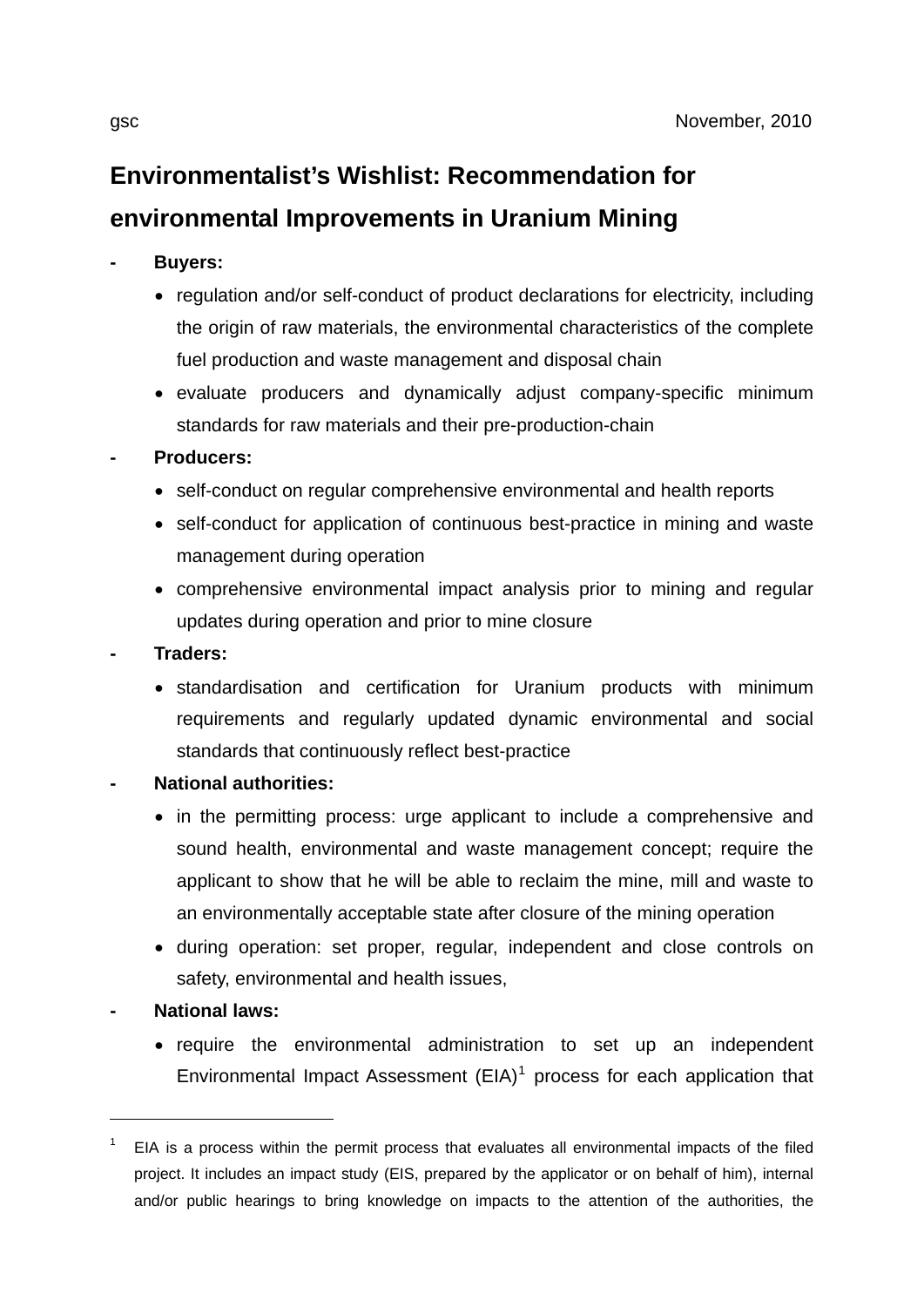seeks for a permit or for a relevant change in the permit, that fulfils the following requirements:

- o its process, evaluation and results should be completely separated and independent from the applicator and from the ministry responsible for mining regulation,
- o make sure that the persons involved in that process are well-informed and well-trained in EIA processes and in the technical and environmental issues typical for that kind of projects, and are persons with the necessary integrity
- o make all documents in this process publicly available,
- o require the applicator to prepare a comprehensive Environmental Impact Study, based on the finally planned production and waste management process,
- o require the administration to evaluate the study for completeness, based on well-defined evaluation criteria, and only accept the application if it is evaluated as being complete,
- o after publication give enough time for the general public, interest groups and individuals before you expect their statement,
- o provide rules, procedures and guarantees to ensure that individuals, organisations and local and governmental agencies can compensate their necessary expenditures for participating in the EIA process and that the applicator is kept responsible for this compensation,
- $\circ$  after the defined publication period, hold hearings on the issues, where at least all received oral and written statements should be discussed, and which are held by the agency responsible for environmental issues and which are organised and directed by this agency,
- o evaluate all statements and provide a summary with the approved and disapproved statements including the reasons and the additional obligations for the permit that avoid or reduce environmental impacts and improve environmental and social sustainability.
- define national waste management standards that are to be respected by any applicant, and include clear post-mining requirements for the release of

evaluation of the impacts by the competent authority and, where necessary or appropriate, measures to eliminate or reduce impacts as stipulated in the permit.

 $\overline{a}$